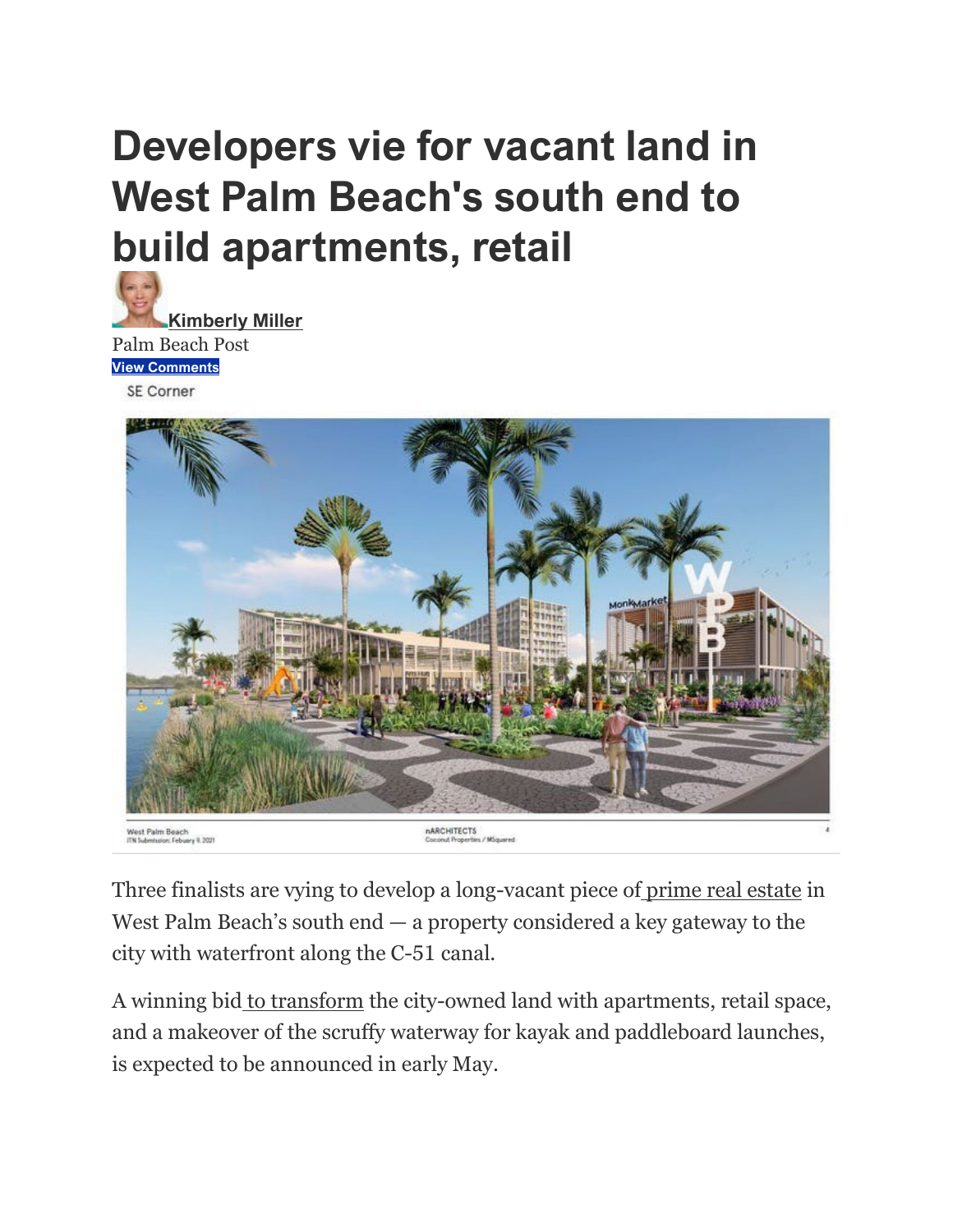The nearly 7-acre parcel at 8111 S. Dixie Highway once had an International House of Pancakes on it but has been sand and scrub since at least 2012 when the city bought the land.

**Subscriber Exclusive:**[The hippest street in town? Micro-apartments](https://www.palmbeachpost.com/story/business/2022/03/07/micro-apartments-could-replace-spankys-lot-clematis-street/6910749001/)  [proposed for Clematis Street in West Palm Beach](https://www.palmbeachpost.com/story/business/2022/03/07/micro-apartments-could-replace-spankys-lot-clematis-street/6910749001/)

**Jupiter real estate:**New housing community Symphony in Jupiter snares [sales as buyers seek in-town homes](https://www.palmbeachpost.com/story/business/2022/02/17/new-housing-community-symphony-being-built-in-jupiter-prime-land/6782253001/)

City commissioners whittled a six-applicant field to three in December, including Flagler Realty & Development Inc., Blueway Partners and the Kaufman Lynn and Falcone Group.

"This is a very special and important piece of property not only within the city but that the city owns," said West Palm Beach Commissioner Christina Lambert at the December meeting. "I'm excited to see this developed."



The city issued an Invitation to Negotiate in late 2020, which includes bargaining with the developers over whether they will ultimately buy or lease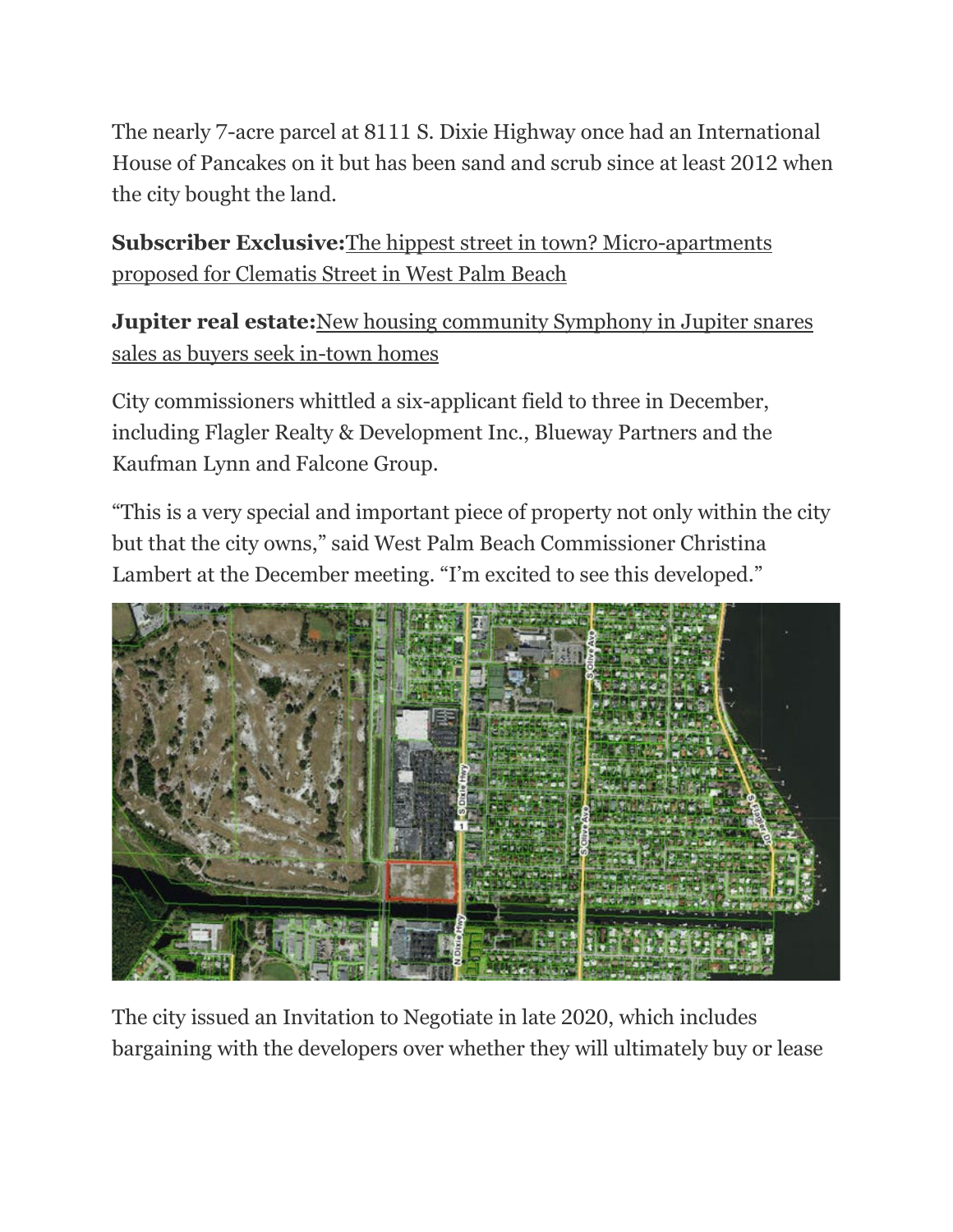the property. The city's goal is to lease the land while it's under construction and sell it to the developer once completed.

It also means that construction timelines and original presentations may be tweaked during negotiations. All of the proposals include some apartments set aside for affordable housing, and plans for water access that will need approval from the South Florida Water Management District.

Although the land is on the canal, there is no entrance to the Intracoastal waterway because of a flood control structure at Spillway Park.

The property, whose total market value is \$2.78 million, according to the Palm Beach County Property Appraiser, is adjacent to the West Palm Beach golf course.

The beleaguered course, which was closed in 2015, is undergoing a renovation by PGA of America. One of the city's requests from developers of 8111 South Dixie Highway was to create a connection to the course.

#### **[Story from](https://www.palmbeachpost.com/story/sponsor-story/st-marys-medical-center/2022/02/04/targeted-brain-and-spine-tumor-treatment-st-marys-medical-center/9313947002/) [St. Mary's Medical Center](https://www.palmbeachpost.com/story/sponsor-story/st-marys-medical-center/2022/02/04/targeted-brain-and-spine-tumor-treatment-st-marys-medical-center/9313947002/) [How neurosurgeons treat brain & spine tumors](https://www.palmbeachpost.com/story/sponsor-story/st-marys-medical-center/2022/02/04/targeted-brain-and-spine-tumor-treatment-st-marys-medical-center/9313947002/)** [Learn how to recognize brain and spine tumor symptoms — and where to get treatment.](https://www.palmbeachpost.com/story/sponsor-story/st-marys-medical-center/2022/02/04/targeted-brain-and-spine-tumor-treatment-st-marys-medical-center/9313947002/)

**[See More](https://www.palmbeachpost.com/story/sponsor-story/st-marys-medical-center/2022/02/04/targeted-brain-and-spine-tumor-treatment-st-marys-medical-center/9313947002/) →**

Golf cart parking and a plan for 20 short-term rentals and cottages targeting golf enthusiasts was pitched by the Kaufmann Lynn and Falcone Group. Flagler Realty & Development is proposing rental apartments set aside for golf course employees and an agreement with PGA of America to let residents eat at the golf course restaurant.

And Blueway Partners is working on creating a philanthropic youth golf group at the course, as well as a job placement program for graduates of a culinary training program that will be part of the overall development.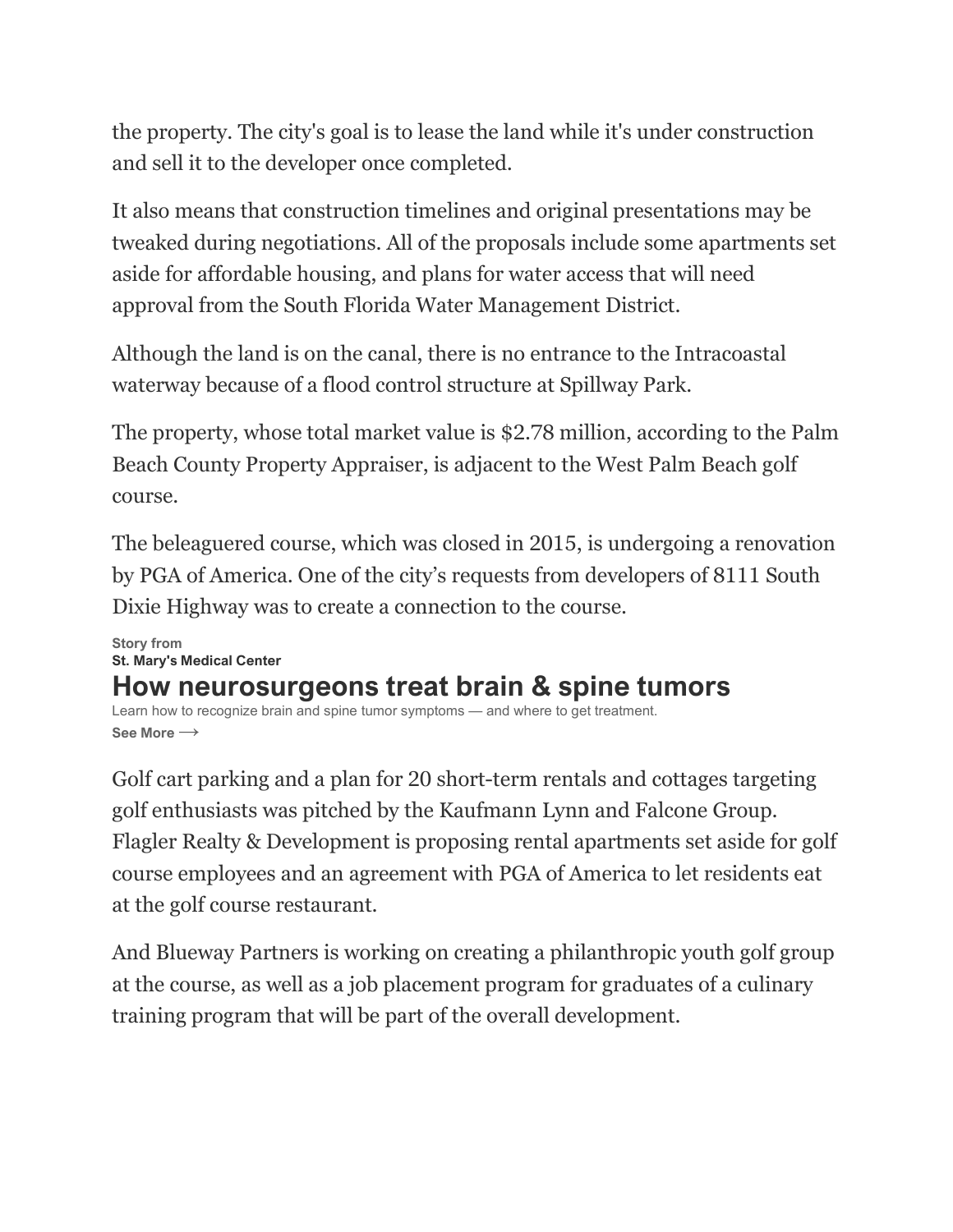

The three developers touted their local connections to West Palm Beach.

Patrick Koenig, Flagler Realty & Development co-founder, said he and his partners live in or near the south end of West Palm Beach and feel a responsibility to provide a vibrant landmark development for the community. A key element to Flagler's design includes a national grocery chain to anchor the development and attract retail tenants.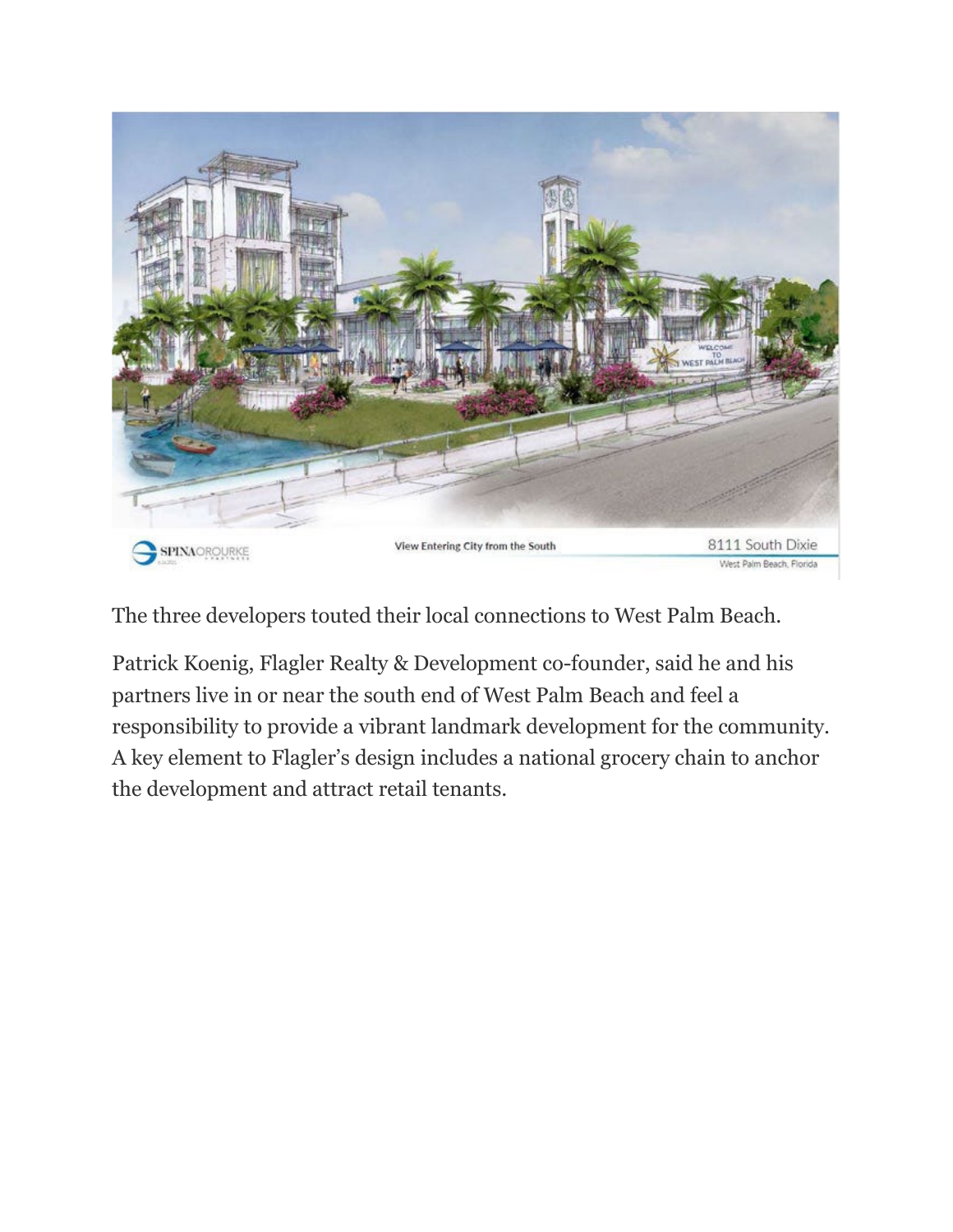

### **SUBSCRIBER EXCLUSIVE**

# **Restoring America**

USA TODAY's Restoring America examines the way people and businesses are adapting amid an ongoing return to normal.

## **[Read Now in the e-Edition](https://user.palmbeachpost.com/user/enewspaper?utm_medium=onsite&utm_source=retention&utm_campaign=magazine&utm_content=March2022&utm_term=inline&itm_medium=onsite&itm_source=retention&itm_campaign=magazine&itm_content=March2022&itm_term=inline)**

"That will provide sustainability to the other local stores," Koenig said about the market. "The retail doesn't work without a major tenant."

The Palm Coast Plaza, a strip mall just north of the property, is a smattering of vacant storefronts, a Planet Fitness and a Winn Dixie grocery store. Koenig said the grocery store attached to his project would be about half the size of the Winn Dixie.

**The 'Guy next door':**[Celebrity chef Guy Fieri buys \\$4 million waterfront](https://www.palmbeachpost.com/story/news/2022/02/24/guy-fieri-food-network-florida-home-south-beach-flavortown-restaurant/6895539001/)  [home in Lake Worth Beach](https://www.palmbeachpost.com/story/news/2022/02/24/guy-fieri-food-network-florida-home-south-beach-flavortown-restaurant/6895539001/)

**Unique 7-Eleven:**[Historic bank in West Palm Beach will now serve Big Bites](https://www.palmbeachpost.com/story/news/local/westpb/2021/12/03/unique-7-eleven-west-palm-beach-historic-bank-saved-elegant-redo/8810904002/)  [and Slurpees](https://www.palmbeachpost.com/story/news/local/westpb/2021/12/03/unique-7-eleven-west-palm-beach-historic-bank-saved-elegant-redo/8810904002/)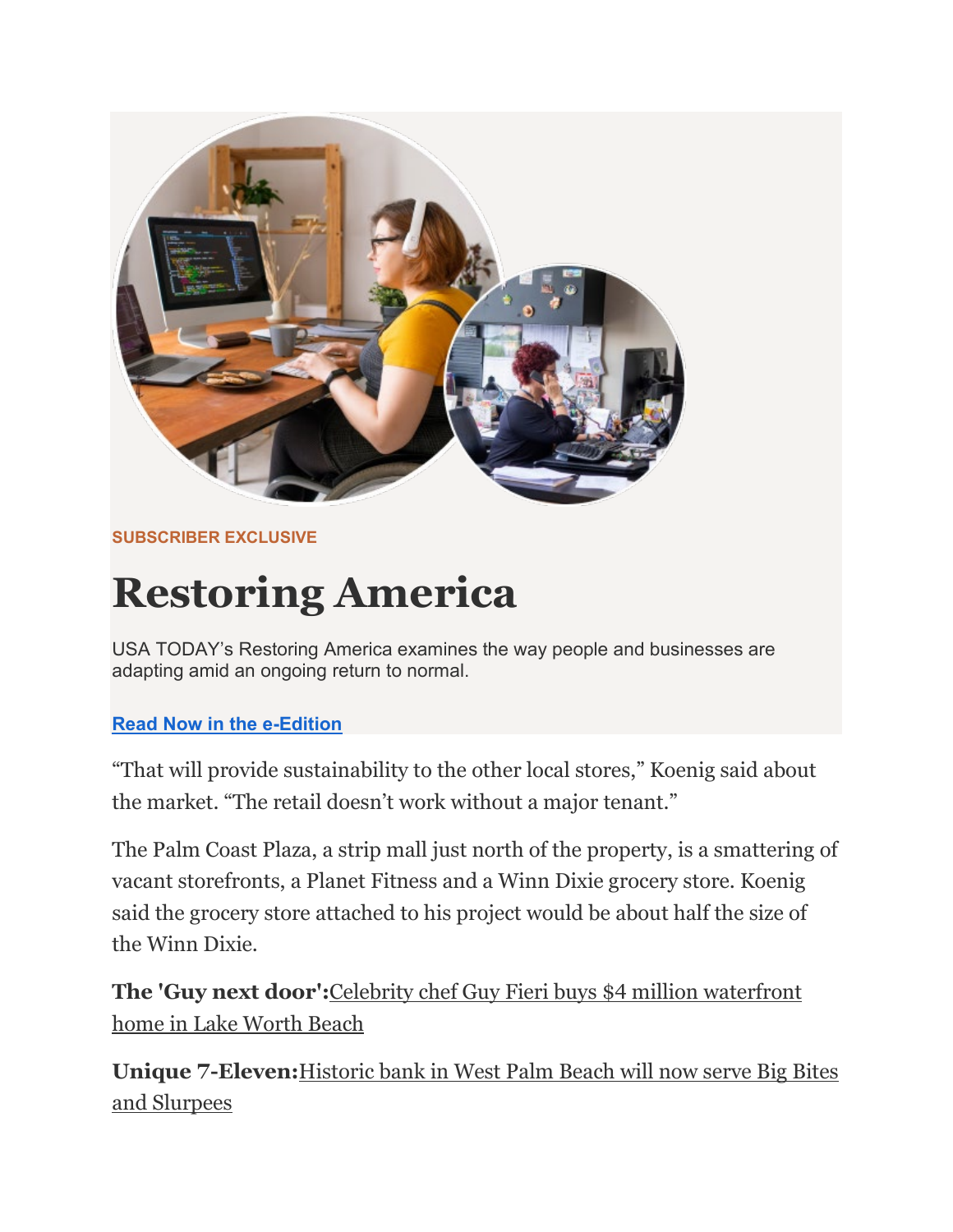Flagler Development engineered the partnership that turned the [historic First](https://www.palmbeachpost.com/story/news/local/westpb/2021/12/03/unique-7-eleven-west-palm-beach-historic-bank-saved-elegant-redo/8810904002/)  [Federal Savings and Loan](https://www.palmbeachpost.com/story/news/local/westpb/2021/12/03/unique-7-eleven-west-palm-beach-historic-bank-saved-elegant-redo/8810904002/) building on Southern Boulevard into a classy 7- Eleven. On the 8111 South Dixie property, Flagler would partner with Woodfield Development, which built the Oversea at Flagler Banyan Square apartments in downtown West Palm Beach.

Adam Zeidel, principal of Blueway Partners, was raised in the south end and learned about the city's push to develop the 8111 land while he was staying with his parents during the pandemic.



Zeidel, whose real estate development firm Coconut Properties is in New York, said his design stands out because parking is tucked underneath the residential building. He's also pulling in childhood friends on the project, including Ben Lubin, who owns [The Blind Monk](https://www.palmbeachpost.com/story/entertainment/dining/2016/09/21/wine-tasting-blind-monk-compares/7885304007/) restaurant and wine bar in downtown West Palm Beach.

"Seventy percent of our site is either green or publicly accessible open space," Zeidel said. "People I the south end will have something in their backyard with landscaped open spaces, art, restaurants and shopping."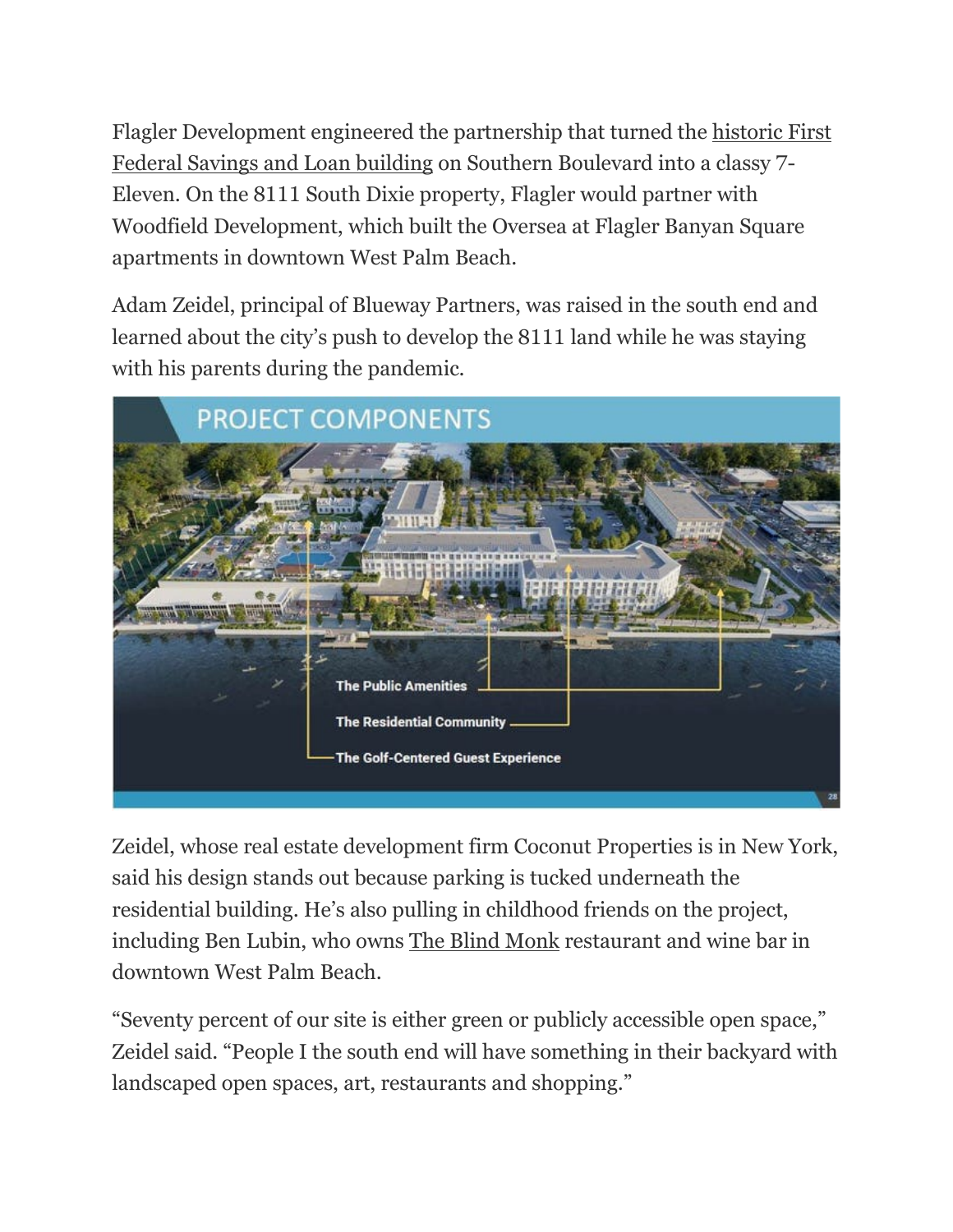#### **[Story from](https://www.palmbeachpost.com/story/sponsor-story/st-marys-medical-center/2022/02/04/targeted-brain-and-spine-tumor-treatment-st-marys-medical-center/9313947002/) [St. Mary's Medical Center](https://www.palmbeachpost.com/story/sponsor-story/st-marys-medical-center/2022/02/04/targeted-brain-and-spine-tumor-treatment-st-marys-medical-center/9313947002/) [Where to get expert care for brain and & spine tumor](https://www.palmbeachpost.com/story/sponsor-story/st-marys-medical-center/2022/02/04/targeted-brain-and-spine-tumor-treatment-st-marys-medical-center/9313947002/)** [Learn how to recognize brain and spine tumor symptoms — and where to get treatment.](https://www.palmbeachpost.com/story/sponsor-story/st-marys-medical-center/2022/02/04/targeted-brain-and-spine-tumor-treatment-st-marys-medical-center/9313947002/) **[See More](https://www.palmbeachpost.com/story/sponsor-story/st-marys-medical-center/2022/02/04/targeted-brain-and-spine-tumor-treatment-st-marys-medical-center/9313947002/) →**

Delray Beach-based Kaufman Lynn and Falcone Group is pitching shops along Dixie Highway, an open plaza with a monument signaling that the property is the entrance to West Palm Beach.

The group also said it has been in contact with Palm Coast Plaza owner Alberto Micha Buzali about options for his property.

**More:**[Historic West Palm Beach office buildings Comeau and Harvey sell for](https://www.palmbeachpost.com/story/news/2021/08/05/comeau-harvey-buildings-west-palm-part-55-million-sale/5489428001/)  [\\$54.2 million](https://www.palmbeachpost.com/story/news/2021/08/05/comeau-harvey-buildings-west-palm-part-55-million-sale/5489428001/)

**Palm Beach West:**[Palm Beach West: How West Palm is becoming an](https://www.palmbeachpost.com/story/business/2021/07/12/some-lines-between-west-palm-beach-palm-beach-blurring/7684047002/)  [extension of the island](https://www.palmbeachpost.com/story/business/2021/07/12/some-lines-between-west-palm-beach-palm-beach-blurring/7684047002/)

"Projects like this are special endeavors," said Mike Kaufman, founder and CEO of Kaufman Lynn at the December presentation to the city commission. "It gives companies a higher purpose and we are here to commit to that higher purpose."

South end residents are eager to see the final proposal.

Homeowner Ava Van de Water said while she understands apartments are necessary to make the project financially feasible for the developers, she'd like to see winding shops and art galleries similar to the nooks and crannies found on Worth Avenue in Palm Beach.

"Now, you get in your car, go to a restaurant in West Palm Beach, and then get back in your car and go home," she said. "I'd like a destination for the neighborhood where you want to wonder around and look at art and interesting shops."